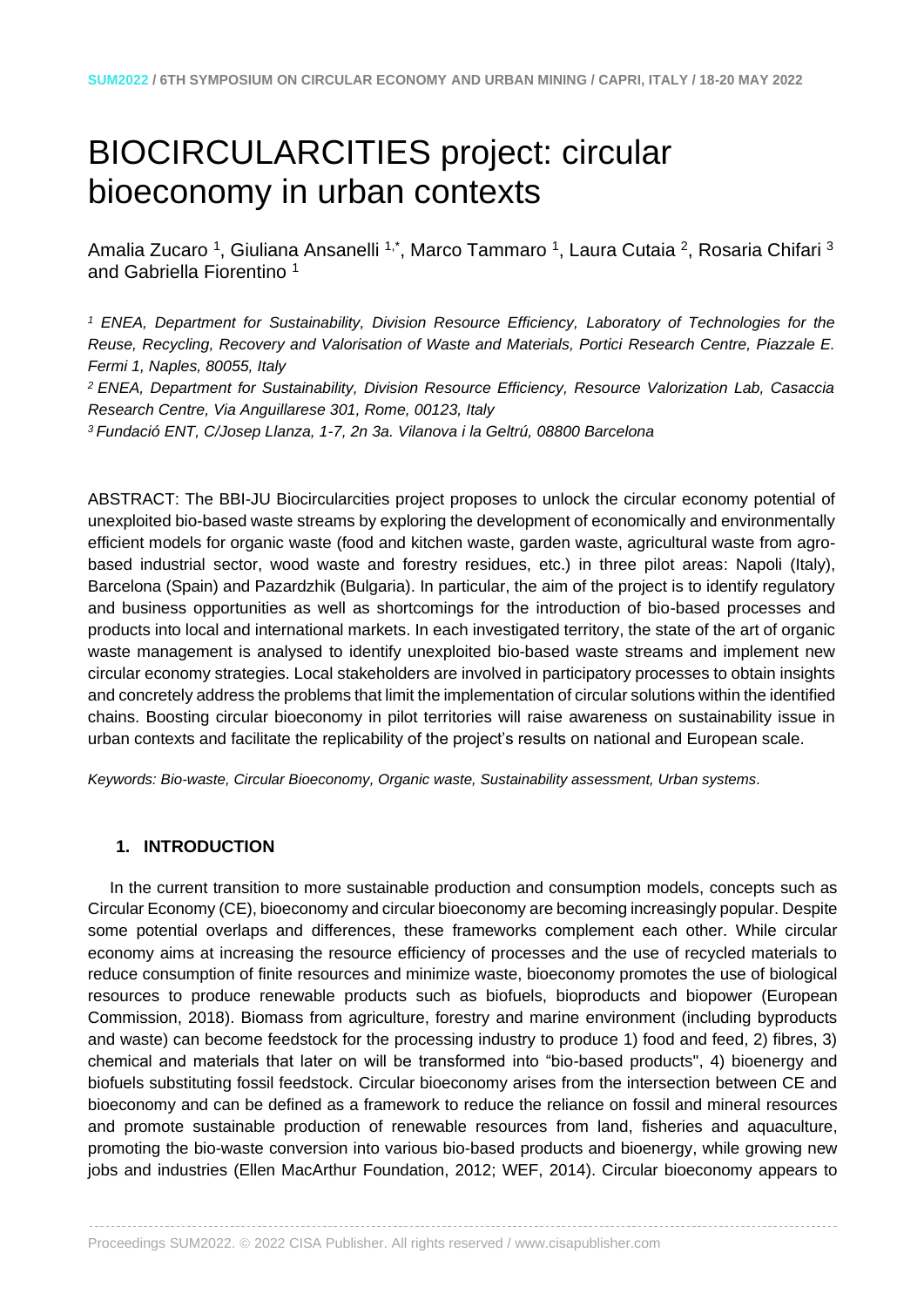bring economic and environmental growth benefits. However, circular bioeconomy is not intrinsically sustainable just because it is based on the reuse of bio-waste (Oliveira et al., 2021). Negative environmental impacts can be generated by the production of bio-based material and bioenergy products. Therefore, the environmental opportuneness of bio-based products, in terms of lower impacts over the entire production chain, needs to be carefully assessed on a case-by-case basis (Wang et al., 2021, Birner, 2017; Sodano, 2013).

With the application of the principles of circular economy and in compliance with the waste hierarchy, bio-based waste (or simply bio-waste and bio-based by-products) can be reduced, reused, recovered or recycled within the same sector or in other sectors (industrial symbiosis). In fact, through waste prevention measures and mechanisms of industrial symbiosis, the volume of bio-waste to be disposed of can be reduced, the problem of biomass losses can be resized and the bio-based waste streams can be used again in cascading and organic recycling as feedstock for the bio-based industry (The Nature Conservancy, 2018; US Environmental Protection Agency, 2021). Finally, unavoidable bio-waste can be regarded as a resource (not anymore as waste) and be reintroduced into the production cycle, leading to a more resource-efficient and sustainable production (Bracco et al., 2018).

Bio-waste based products chains involve multiple players: biomass producers, manufacturing and processing industries, wholesalers, retailers, restaurants, supermarkets, consumers, bio-waste management companies, companies recovering bio-waste, innovation SMEs, researchers, investors and policy-makers. Due to diversity of stakeholders, they have legitimate but often contrasting points of view about strategies to adopt for managing bio-waste. In such a diverging context, it is challenging to find alternatives accepted from all visions.

For circular bioeconomy to become a reality and foster the introduction of bio-waste and bioprocesses into the economy, several conditions should be met:

- More alignment, dialogue and cooperation should exist among different industrial sectors, not only to link their material flows but also to draw a common strategy.
- Stakeholders with different knowledge areas and interests should be engaged to facilitate exchanges and collaboration and find alternatives that could serve all of them.
- Long-term investments are needed. These investments could partly come from bio-based private sector; however, stable and long-term policies are needed to invest in "risky" projects.
- A regulatory and legislative framework to overcome barriers and exploit potentials is necessary.
- Multi-level governments need to share the vision and potentials of circular bioeconomy and adapt current policies to make circular bioeconomy approaches economically and environmentally sustainable.

# **2. A CASE STUDY**

# **2.1 The BIOCIRCULARCITIES project**

The BIOCIRCULARCITIES project (Horizon 2020 Framework Programme. "Funding & tender opportunities", BBI-2020-SO4-S4 Type of action "BBI-CSA) aims at supporting the development of innovative and comprehensive regulatory frameworks and roadmaps aligned with circular bioeconomy principles, centred on bio-waste and based on feedback from multi-stakeholder participatory processes. The BIOCIRCULARCITIES project will:

- Work on the interaction between "circular economy" and "bioeconomy" as well as combine different policy regulations, such as taxation, waste management, innovation, industry, agriculture and trade.
- Consider not only supply-side (feedstock generation) but also demand-side (market of bio-based products) policy measures to achieve effective actions.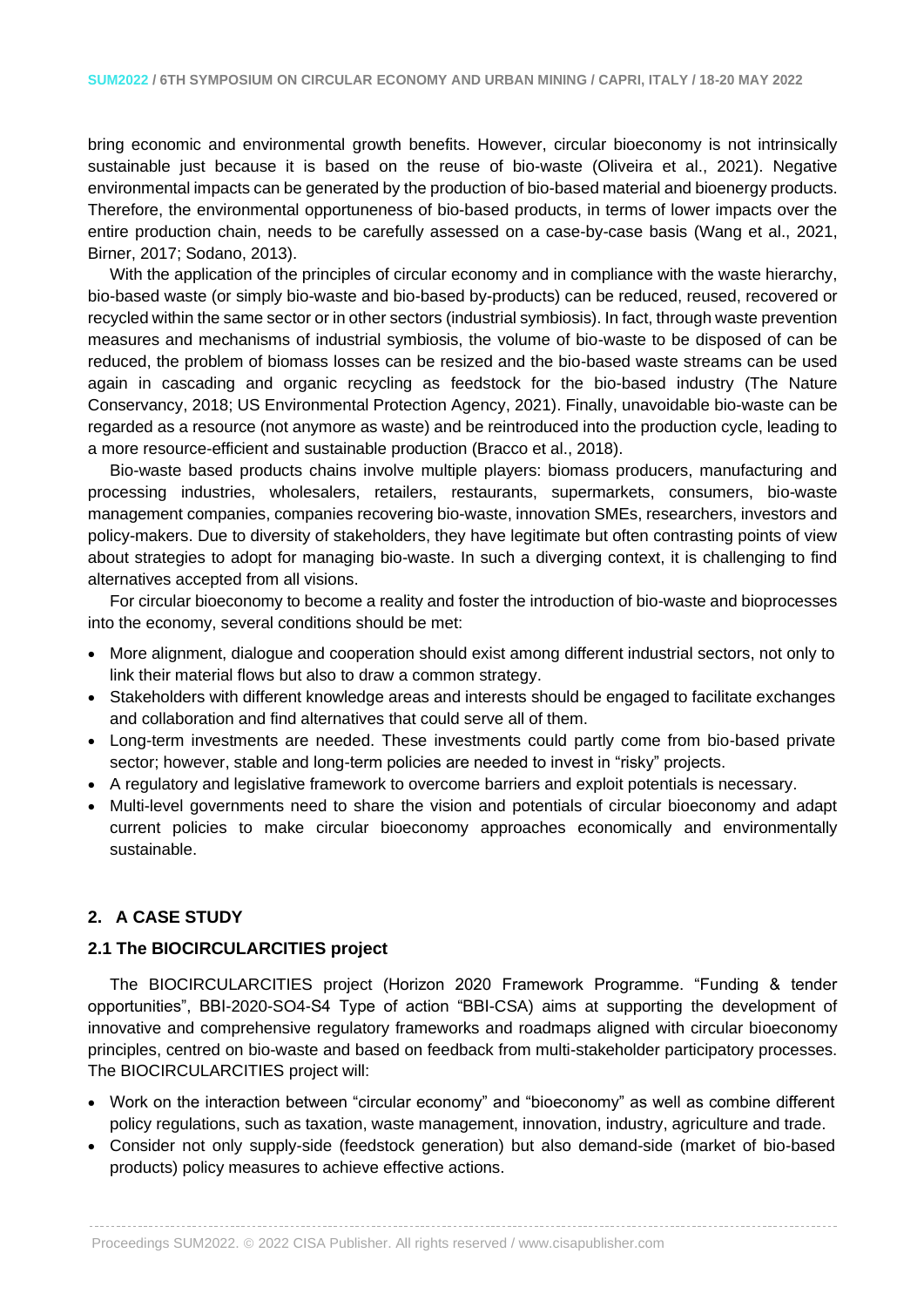- Coordinate multi-level actions including measures from local waste management plans, through regional infrastructures and planning (e.g. biorefinery deployment), to national and EU initiatives.
- Consider the expectations and the perceptions of the different actors involved in the bioeconomy value chain to have a holistic view of the circular bioeconomy in the specific analysed context.

In order to support the project's aims it is necessary to generate information that encompass different aspects (environmental, economic, technical, socio-cultural, legal and political) and different perceptions about the state of the art and the evolution of circular bioeconomy to overcome existing barriers and propose new sustainable opportunities.

The project is in line with the orientations of the Updated Bioeconomy Strategy 2018 and the Farm to Fork Strategy (2020) and it will seek synergies and collaboration with the upcoming Circular Cities and Regions Initiative (CCRI), which will focus at local and regional level.

## **2.2 The pilot areas: Napoli, Barcelona and Pazardzhik**

Within the BIOCIRCULARCITIES project (GA, 2021) three case studies, in which bio-waste is not fully exploited according to the principles of the circular bioeconomy, were selected (Figure 1) and possible pathways of achieving a sustainable and circular bio-waste management were analysed.



Figure 1. The selected urban areas analysed into the BIOCIRCULARCITIES project [\(https://www.biocircularcities.eu\)](https://www.biocircularcities.eu/).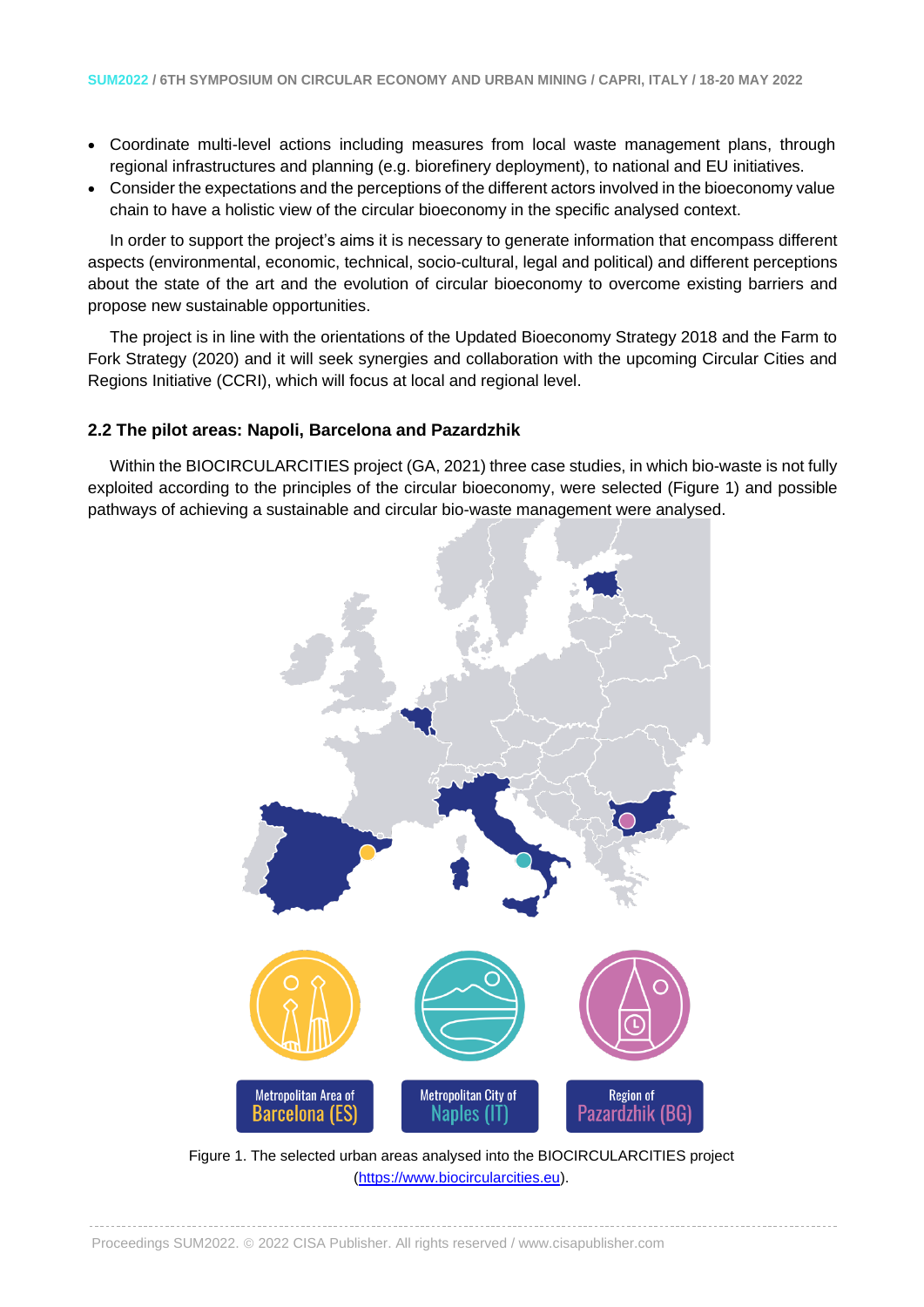The potential solutions are derived primarily from a search for existing best practices, relating to: (i) production models that lead to a reduction in the waste generation (waste prevention measures) and (ii) the valorisation of bio-waste, through the reinjection into the production cycle and the marketing of the obtained products, considering the potential opportunities for industrial symbiosis and integrated biorefinery implementation.

The case studies analysed were selected in three European urban contexts surrounding the municipalities of Barcelona (Spain), Napoli (Italy) and Pazardzhik (Bulgaria) that will act as pilot-cities whose results can support the replication of the approach in other urban contexts across the EU. These cities were chosen since they represent different contexts and situations in relation to bio-waste management (an advanced, medium and early stage bio-waste management system) and their nature and demography (two coastal metropolitan areas with high population density and an internal rural territory with a low population density).

## *2.2.1 Barcelona Metropolitan Area - AMB*

Barcelona was selected as a pilot city due to its advanced position in Europe, related to the bio-waste management and the implementation policy measures for sustainable bio-based chains.

The Barcelona Metropolitan Area (AMB) includes 36 municipalities, with 3,339,279 inhabitants and an average population density of 4.7 inhabitants/km<sup>2</sup>(data are referred to year 2020).

In 2020 in this pilot area, the bio-waste (from households and commercial activities plus green waste) per capita amounts to 0.37 kg/inhabitant/day, for a total of 453.480,4 ton/year of bio-waste generated. The source separated bio-waste has been increasing constantly since 2002.

In the pilot area there are 4 facilities treating the separately collected bio-waste: 2 composting plants that exclusively receive bio-waste separated at source and produce compost as a final product. The other two plants (Ecoparc 1 and Ecoparc 2) have anaerobic digestion facilities, followed by a composting step to obtain compost. In a separate biological treatment line, the organic output from the mechanical treatment of residual waste is stabilised. The resulting material cannot be used as compost, as it does not meet the requirements for application in agriculture. However, the high rate of impurities in the biowaste and the high rate of bio-waste still present in the residual waste indicate that an improvement is possible and there are bio-waste flows underexploited in line with biocircular economy principles.

#### *2.2.2 Città Metropolitana di Napoli - CMNA*

The Città Metropolitana di Napoli (CMNA) was selected as pilot area because in the past it was a clear example of waste mismanagement in Europe. The CMNA has a population of about 3.2 million people and a population density of 5,093 inhabitant/km<sup>2</sup>. This Metropolitan area includes 92 different municipalities with different waste management organization, such as door-to-door collection and dumpster collection. In 2020, the separate collection rate was 48.4% of the total production of Municipal Solid Waste (MSW). The CMNA is an area where bio-waste processing capacity is currently insufficient to treat the total amount of waste generated. Local waste-processing capacity for the organic fraction is limited to only one composting plant and two integrated anaerobic and aerobic treatment plants. Most of bio-waste is sent outside the metropolitan boundaries for treatment.

The specific nature of the CMNA, including urban, agricultural and industrial areas with important biomass production activities, determines the production of a large fraction of bio-waste. In particular, the food supply chain (from agriculture to markets as well as to municipal waste collection and treatment) is an important source of residual biomass for bioenergy, biochemicals and biomaterials. Therefore, the agro-industrial sector faces the challenge of correct and environmentally sound disposal of residues (food markets, industrial food manufacture such as oil and grape pomace, cheese production, among others).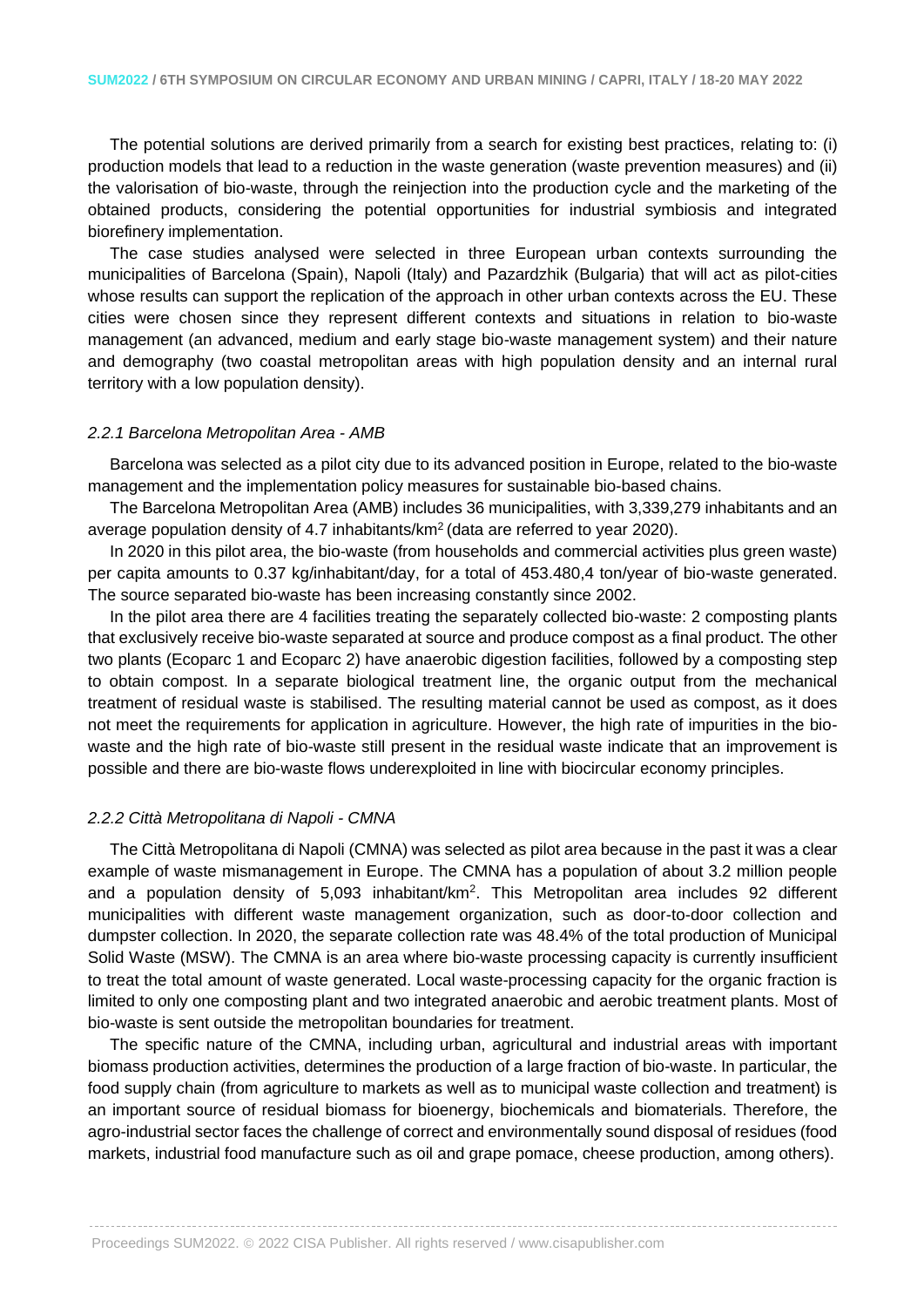## *2.2.3 Pazardzhik Region*

The Pazardzhik Region is one of the 28 administrative regions in Bulgaria, according to the administrative-territorial division as of 1999. Following the accession of Bulgaria to the European Union (2007), for the purposes of strategic planning the country was divided into six areas: Northeast, North Central, Northwest, Southeast, South Central, and Southwest. The Pazardzhik Region is located in the west part of the South Central planning area. It comprises 12 self-governing municipalities, which include 117 settlements and 96 mayoralties situated on 4,458 km<sup>2</sup>, which is 4% of the total country territory. The Region has a population of 310,723 inhabitants, with a low population density (68 inhabitants/km<sup>2</sup>). The greater part (56%) consists of forested areas and 36% of agricultural lands. The Pazardzhik Region represents a typical rural region with a well-developed agricultural sector, including forestry and farming. The Region provides very good opportunities for the development of sustainable agro-energy chains based on local agricultural residues and local agro-forestry waste. In the Pazardzhik Region, as well as in Bulgaria in general, separate collection of bio-waste is at its very early stage and only few pilot projects are in place. Therefore, a significant unexploited potential of agricultural wastes and residual wood biomass can be valorised.

## **2.3 BIOCIRCULARCITIES: a conceptual framework for circular bioeconomy.**

The aim of the BIOCIRCULARCITIES conceptual framework is to develop a procedure that can be replicated in different EU contexts.

The first step of the proposed procedure is a survey of the waste management in the involved territories in order to raise awareness of: (i) the existing sectors dealing with (i.e. producing, collecting, treating, processing, valorizing) bio-waste, (ii) the local, national and European regulatory frameworks and (iii) the existing best practices.

In the second step, in each investigated urban context, the main underexploited bio-waste streams are identified and the relevant stakeholders in the field of bio-waste management and circular bioeconomy are involved by means of interactive sessions in dedicated local living labs.

The following step foresees the evaluation of environmental and economic performance of the alternative (best practices) and current (Business as Usual - BaU) bio-waste management scenarios. The sustainability of the selected bio-waste streams is explored in a Life Cycle Thinking (LCT) perspective. In particular, the environmental and economic performance of the studied systems are evaluated through Life Cycle Assessment (LCA) and Life Cycle Costing (LCC) methodologies.

Finally, regulatory and market gaps detected together with best practices assessment will contribute to provide a set of proposed policy recommendations to foster the expansion of circular bioeconomy, consequently reorienting investments and creating green jobs. Outcomes obtained at local level will be used to develop roadmaps to transfer the BIOCIRCULARCITIES approach to other European contexts.

The BIOCIRCULARCITIES framework is at the beginning of its implementation. At the moment, after the survey on bio-waste management in the three pilot areas, the following chains were selected (one in each territory based on its territorial vocation) for the promotion of preventive design within a circular bioeconomy perspective:

• **Barcelona (AMB)**: the selected chain is the management of organic fraction of MSW generated in the AMB. The BaU scenario includes: (i) the current separate collection (open containers), (ii) the transport of organic fraction and (iii) the treatments in Ecoparc 2 (including composting and anaerobic digestion). The alternative scenario differs in taking into account smart bins and door to door system for separate collection and a treatment for producing value added products (such as biosolvents), taking advantages of one of the chain investigated in the synergic on-going project WaysTUP ("WaysTUP! Value chains for disruptive transformation of urban bio-waste into biobased products in the city context" – Project funded from European Union's Horizon 2020 research and innovation programme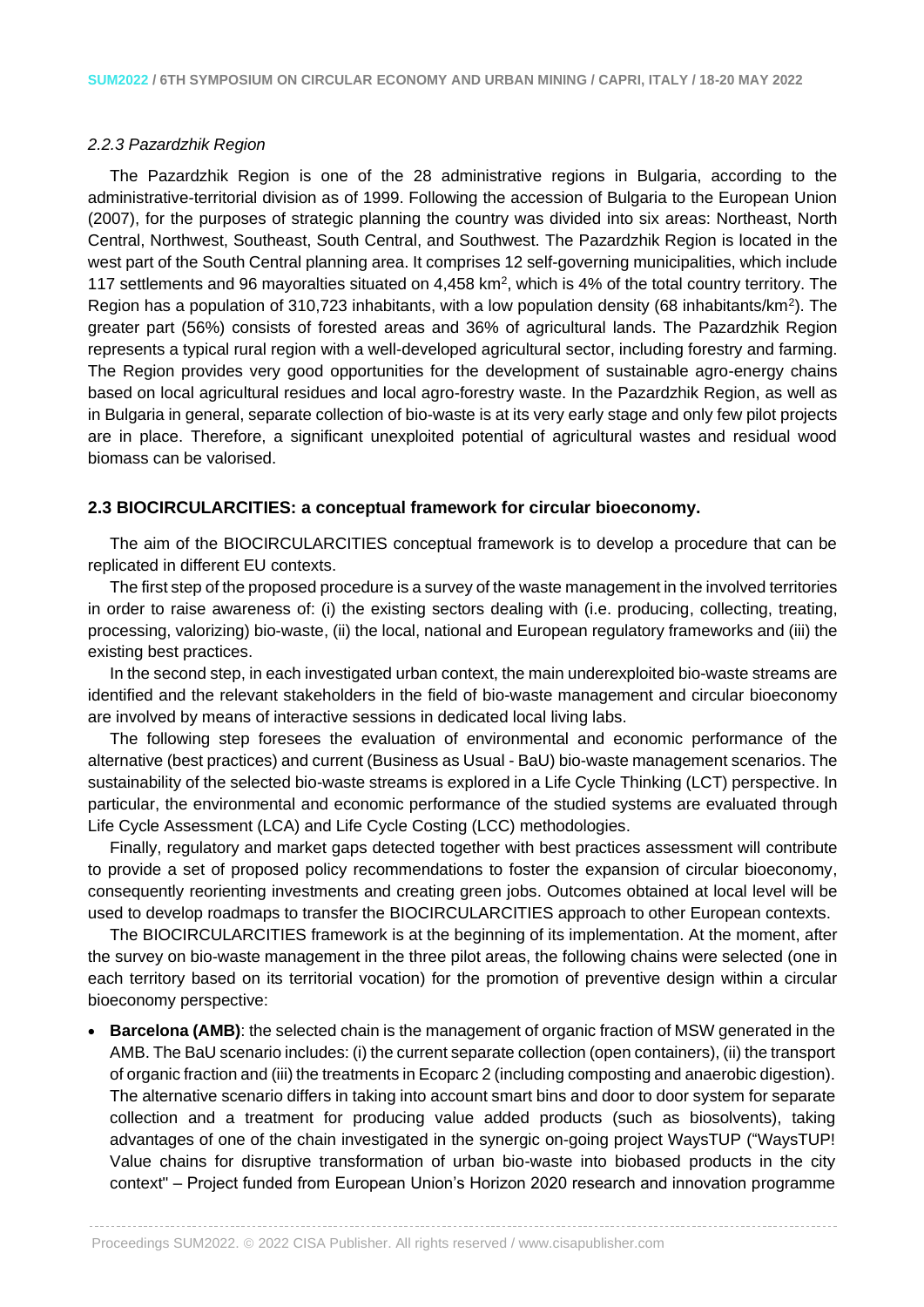under grant agreement No 818308, https://waystup.eu/).

- **Napoli (CMNA)**: the selected chain refers to the bio-waste from the agro-industrial sector in the CMNA. The BaU scenario starts from the quantification of the residues of interest (e.g. tomato processing waste, lemon processing waste, olive oil production waste, wine production waste etc.) and, taking into account their transport and final treatment, evaluates the impacts of the whole chain. As alternative scenario, the conventional treatment is compared with a conversion process to produce bio-based products (e.g. bioplastics, biochemicals, pharmaceutical and nutraceutical bioproducts).
- **Pazardzhik:** the selected chain is the agro-forestry chain, including forestry residues and wood processing waste. The BaU scenario includes the transportation of these residues to the final disposal, while the alternative scenario accounts for both the energy valorisation (e.g. CHP plant for electricity and heat generation) or/and a biorefinery valorisation for the production of biochemicals.

For an effective transition to circular bioeconomy patterns in the three study areas, the following groups of stakeholders were involved into the local living labs:

- Academic and Research institutions: institutions that perform research specialised in producing and disseminating scientific knowledge, in order to favour the transfer of knowledge.
- Local Authorities: responsible for developing local policies in order to improve the sustainability of waste management through incentives, resolution of logistic bottlenecks and specific regulations.
- Local Waste Management Authorities: technical staff supervising the local bio-waste management.
- Companies in charge of managing bio-waste: public or private bodies managing collection, recovery, recycling and disposal of bio-waste in the pilot areas.
- Companies valorising bio-waste: public or private bodies transforming the bio-waste in added value products.
- NGOs (including Trade Unions): organizations that operate independently from the government and engage concerned members of civil society, can mobilise and structure public opinion, and advocate for a multitude of issues, such as social rights, environmental preservation, consumer's rights, and many others.
- Communities: group of people that can be potentially affected by circular bioeconomy actions, unorganised citizens but also informal organisations like neighbourhood activists, indigenous communities, and a variety of civil society forms of activisms.
- Professional Associations: group of people engaged in the same profession, able to provide technical advice to achieve advancements in the prevention and management of bio-waste.
- Mass media: local mass media to promote the BIOCIRCULARCITIES initiatives.

The next steps will be: (i) the implementation of three living labs in each pilot territory in order to identify the main challenges encountered in each bio-waste selected chain, to support the best practices on circular bioeconomy and to promote the results dissemination, (ii) the assessment of the environmental and economic impacts of the three selected bio-waste chains and (iii) the definition of regulatory framework and/or business models to support decision makers in the management of bio-waste in line with circular bioeconomy prospective.

# **3. CONCLUSIONS**

The strength of this project lies in the capability to bring together multiple actors belonging to the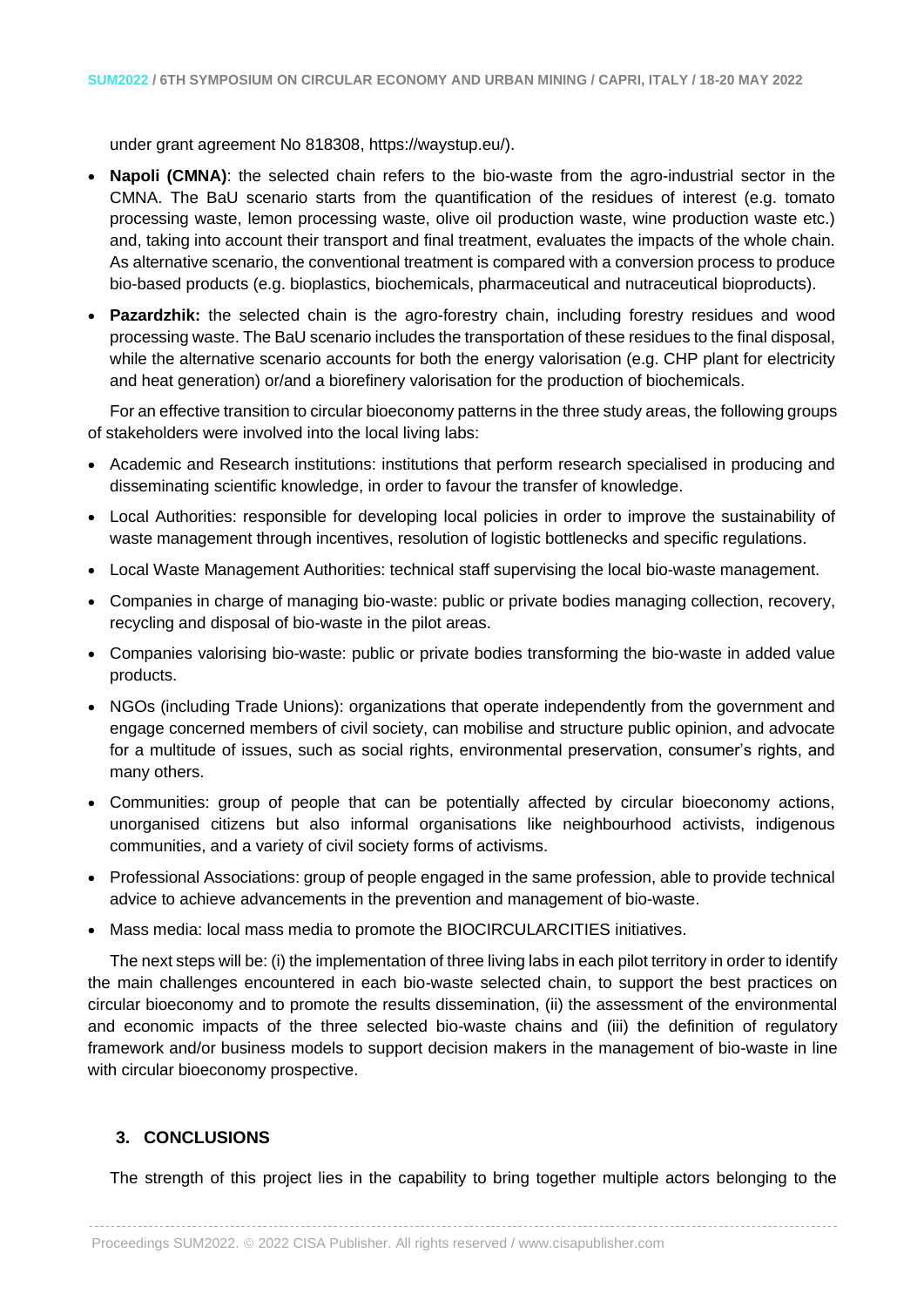quadruple helix (businesses, research institutions, public authorities and civil society) to build the collaborative knowledge needed to map the different perspectives about legislative and business shortcomings/opportunities for developing circular bioeconomy in a specific analysed context. Surveys, living labs and peer-review sessions, directed at local stakeholders of the three pilot cities, as well as local and regional authorities, will help to incorporate their input and visions, create awareness of the project and its results, increase knowledge among target groups about circular bioeconomy, build capacity to foster implementation of the project's results at local, but also at national and European levels.

## **ACKNOWLEDGEMENTS**

This project has received funding from the Bio-based Industries Joint Undertaking (JU) under the European Union's Horizon 2020 research and innovation programme under grant agreement No 101023516. The JU receives support from the European Union's Horizon 2020 research and innovation programme and the Bio-based Industries Consortium.

## **REFERENCES**

- Birner, R., 2017. Bioeconomy Concepts. Bioeconomy. Springer, Cham. pp. 17–38. https://doi.org/https://doi.org/10.1007/978-3-319-68152-8\_3.
- Bracco, S., Calicioglu, O., Juan, M. G. S., & Flammini, A., 2018. Assessing the contribution of bioeconomy to the total economy: A review of national frameworks. Sustainability (Switzerland), 10(6). [https://doi.org/10.3390/su10061698.](https://doi.org/10.3390/su10061698)
- Ellen MacArthur Foundation, 2012. Towards a Circular Economy Economic and Business Rationale for an Accelerated Transition. In Greener Management International.
- EU 2018. Updated Bioeconomy Strategy 2018 https://ec.europa.eu/knowledge4policy/publication/updatedbioeconomy-strategy-2018\_en.
- EU 2020. CRCRI (on development) Circular Cities and Regions Initiative https://ec.europa.eu/research/environment/index.cfm?pg=circular.
- EU 2020. Farm to Fork Strategy: [https://ec.europa.eu/food/farm2fork\\_en.](https://ec.europa.eu/food/farm2fork_en)
- European Commission, 2018. A sustainable Bioeconomy for Europe: strengthening the connection between economy, society and the environment. https://doi.org/10.2777/478385.
- GA, 2021. Grant Agreement number 101023516 BIOCIRCULARCITIES H2020-BBI-JU-2020 Project funded from the Bio-based Industries Joint Undertaking (JU) under the European Union's Horizon 2020 research and innovation programme.
- Oliveira, M., Miguel, M., van Langen, S.K., Ncube, A., Zucaro, A., Fiorentino, G., Passaro, R., Santagata, R., Coleman, N., Lowe, B.H., Ulgiati, S., Genovese A., 2021. Circular Economy and the Transition to a Sustainable Society: Integrated Assessment Methods for a New Paradigm. Circular Economy and Sustainability, 1,99–113. https://doi.org/10.1007/s43615-021-00019-y.
- Sodano, V., 2013. Pros and cons of the bioeconomy: a critical appraisal of public claims Pros and cons of the bioeconomy: a critical appraisal of public claims. 2nd AIEAA Conference.
- The Nature Conservancy, 2018. Eight Ways to Reduce Waste. The Nature Conservancy. https://www.nature.org/enus/about-us/where-we-work/united-states/delaware/stories-indelaware/delaware-eight-ways-to-reduce-waste/.
- US Environmental Protection Agency, 2021. Reducing Waste: What You Can Do. Reduce, Reuse, Recycle. https://www.epa.gov/recycle/reducing-waste-what-you-can-do.
- Wang, H., Bi, X., and Clift, R., 2021. A case study on integrating anaerobic digestion into agricultural activities in British Columbia: Environmental, economic and policy analysis. Environmental Pollution, 271, 116279. https://doi.org/10.1016/j.envpol.2020.116279.